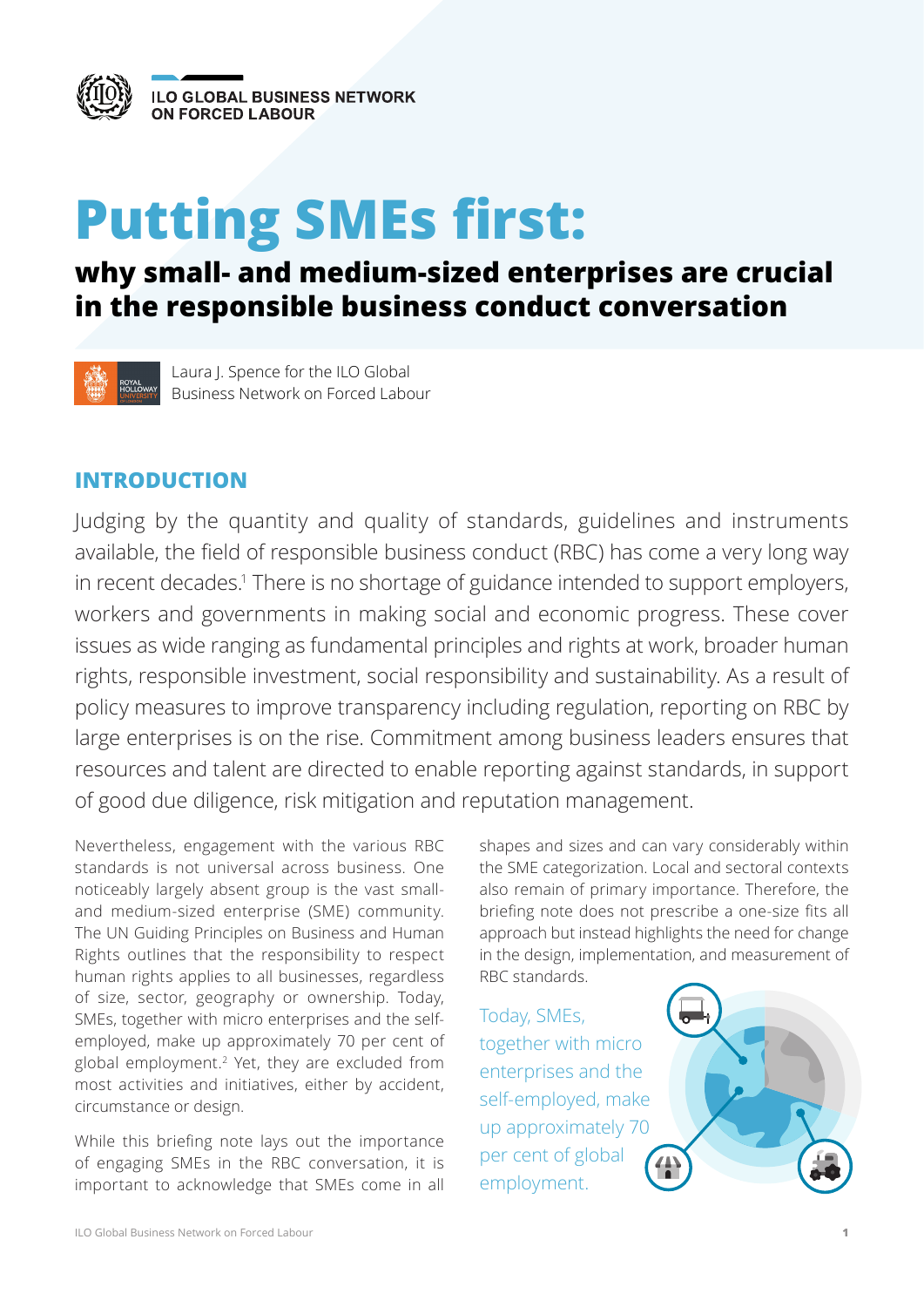#### <span id="page-1-0"></span>**Key points**

- Government and corporate commitment to **1** RBC has grown, but this has not translated into commensurate change in practice.
- Global standards are, de facto, designed **2** for and about large enterprises. They are unsuitable for the SMEs that make up over 90 per cent of the private sector globally.<sup>[3](#page-7-0)</sup>
- When measured by metrics designed for **3** large enterprises (high quality reporting on RBC standards), SMEs are found inadequate. However, such measures are unsuitable for SMEs and do not take their circumstances into account.
- SMEs are unable to engage in the formation **4** and voluntary implementation of standards for a range of reasons including resource availability and capacity limitations.
- **5** Standards are unsuitable drivers of RBC. Compliance is relatively expensive, profit maximization is not the singular motivator for SMEs, and they lack expertise in the topic and formal reporting practices. In addition, SMEs, often informally run, are driven by personal relationships and, crucially, the values of the owner-manager.
- Notwithstanding some improvements **<sup>6</sup>** SMEs in particular are globally, research suggests that, in some cases, the imposition of RBC standards on SME suppliers might result in: the withdrawal of otherwise qualified suppliers from contract competition; poor compliance processes that don't reflect practice; creative solutions to fake compliance; a negative effect on social performance; and undermining of the authenticity, identity and values of the SME.<sup>[4](#page-7-0)</sup>

Research shows that successful progress in RBC is local context specific and requires a willingness to listen, collaborate and integrate approaches to RBC with SMEs and other non-corporate stakeholders. Meaningful contributions require an understanding of achieving scale and a willingness to work in partnership.

## **THE RESPONSIBLE BUSINESS CONDUCT LANDSCAPE**

Labour exploitation still exists despite good intentions and progress to achieve the 2030 Sustainable Development Goals has been disappointing.<sup>[5](#page-7-0)</sup> The assumption that the application of standards and compliance auditing will resolve poor RBC, particularly through top-down approaches, does not stand up to scrutiny.

The reasons for limited progress are multiple and complex. One important element is the relatively weak understanding of the perspective of businesses other than the large multinational enterprises that lead or implement private governance initiatives and dominate the business voice in the formation of standards and global governance instruments. This dominance speaks against the idea of shared responsibility as outlined in the UN Guiding Principles on Business and Human Rights, with all actors having important roles to play. SMEs in particular are commonly under-represented and misunderstood in global standard setting processes, requiring substantial re-interpretation and support in order to make standards meaningful for them.<sup>[6](#page-7-0)</sup> Unsurprisingly SME engagement in voluntary global standards (such as ISO 26000 Social Responsibility) implementation is, proportionally speaking, extremely weak.<sup>7</sup> Table 1 summarizes some of the reasons why small- and

> commonly under-represented and misunderstood in global standard setting processes, requiring substantial reinterpretation and support in order to make standards meaningful for them.

medium-sized enterprises tend not to engage with global standards. This mismatch in participation is also true in other arenas where barriers persist to the SME voice penetrating high-level, multi-stakeholder discussions that lead to the creation of standards.[8](#page-7-0)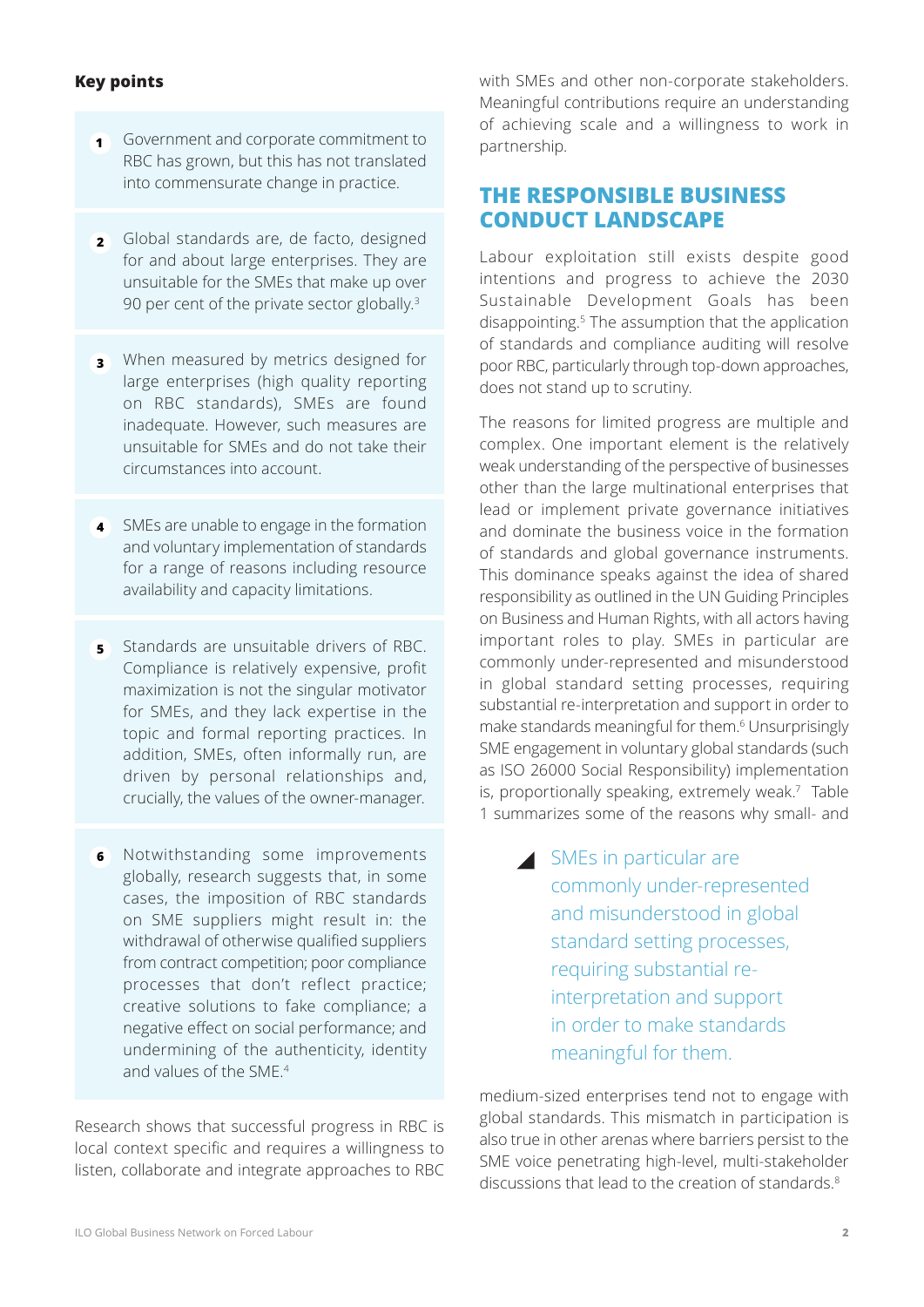**2**

<span id="page-2-0"></span>

#### **POOR AWARENESS.**

The first barrier is that SMEs need to be in a position to know that there is an issue under discussion to which they might contribute.

#### **ASSUMPTION OF (IR)RELEVANCE.**

Many discussions are inaccurately framed as being corporate in nature ('corporate' social responsibility, 'corporate' citizenship), SMEs may self-select out of a conversation, or assume that they are not of interest or invited to join. Language is important and should be inclusive.



#### **LIMITED CAPACITY AND RESOURCES.**

Engaging in multi-stakeholder dialogue is likely to be outside the core business of SMEs. It requires spare capacity and resources to provide input to the discussion.



#### **LIMITED CAPABILITY AND LACK OF EXPERIENCE.**

Those leading SMEs tend to be experts in the product or service they deliver, with less opportunity to develop the wider skills necessary to speak on a national or international stage.



#### **HETEROGENEITY.**

Given individual impact is likely to be limited for an SME, collective voice is desirable. However, while SMEs have some common characteristics that differentiate them from large enterprises, they are heterogeneous in nature. One size does not fit all.



#### **RELATIVELY LOW LEVELS OF LEVERAGE.**

Rarely can an individual SMEs leverage their influence or enforce their own perspective upstream or downstream in a domestic or international supply chain.

Despite these barriers, research shows a mixed picture of RBC among SMEs, with instances of good practice as well as poorer examples.[9](#page-7-0)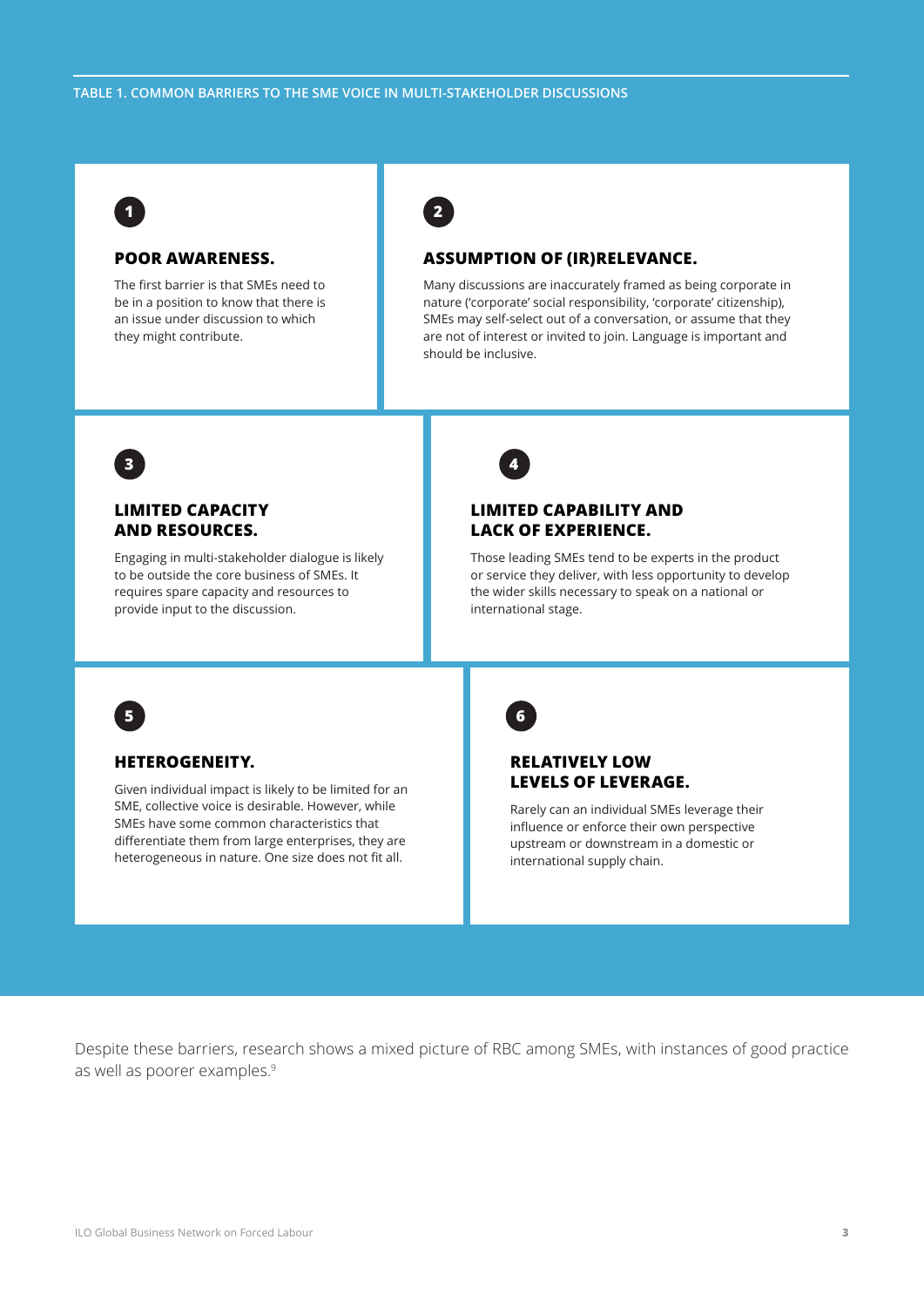## <span id="page-3-0"></span>**WHY IS THE COMPLIANCE APPROACH LIMITED?**

No type of enterprise has a monopoly on responsible, or irresponsible, business conduct. There are leaders and laggards in all categories. Measuring SME RBC by their success on metrics designed for large enterprises does not, however, work effectively in the vast majority of cases. Table 2 summarizes some of the reasons why

#### **TABLE 2. LIMITATIONS OF RESPONSIBLE BUSINESS CONDUCT STANDARDS FOR SMES[10](#page-7-0)**

| Expectation                                 | <b>SME</b> reality                                                                                                                                                                                                                                                                                                                                                                                                                                                                                                                                                       |
|---------------------------------------------|--------------------------------------------------------------------------------------------------------------------------------------------------------------------------------------------------------------------------------------------------------------------------------------------------------------------------------------------------------------------------------------------------------------------------------------------------------------------------------------------------------------------------------------------------------------------------|
| <b>Affordability</b>                        | SMEs are often financially vulnerable with cash flow challenges, subject to late payment by their customers,<br>and lacking reserves to buffer them. The relative cost of diverting resources to organizing and reporting on<br>standards is high for SMEs. Given most SMEs will supply multiple customers, the demands for compliance<br>may be varied, creating further challenges.                                                                                                                                                                                    |
| Profit-<br>maximization<br>as a driver<br>M | While SMEs need to ensure the economic survival of their business, the assumption that they will be<br>motivated by business case arguments is misguided. SME owner-managers are not driven purely by profit-<br>maximization. Factors such as cost reduction, long-term stability, employee retention and independence<br>are important. Since SMEs are commonly owner-managed, the leader of the enterprise is not beholden to<br>shareholders to maximize return on investment. Instead, SMEs often engage with their stakeholders directly<br>on a day-to-day basis. |
| <b>Expertise</b>                            | Small and micro enterprises are likely to have minimal demarcation of managerial functions, with<br>individuals having multiple responsibilities. For example, smaller enterprises would often not have the<br>capacity to employ a lawyer, an accountant, or an HR professional. As a result, it is unlikely an SME will<br>have the dedicated expertise and experience in formal process implementation necessary to perform well<br>according to RBC standards.                                                                                                       |
| <b>Formality</b>                            | Smaller enterprises lack the structure of their larger counterparts. Bureaucratic structures are costly and,<br>up to a certain size, they encumber rather than facilitate business. SMEs tend to have a flat structure<br>and informal management style. Relationships tend to be at the heart of SMEs as opposed to formal<br>arrangements. Indeed the majority of enterprises are family businesses. Overall, family-run or not, SMEs<br>are heavily reliant on personal relationships and social capital rather than compliance, formal systems and<br>structures.   |
| <b>Reporting</b><br>processes               | Smaller enterprises are often not required to provide public financial reports. Therefore, their first publicly<br>facing report may be about RBC. This is a disproportionate challenge when they lack knowledge and<br>experience of gathering and presenting data externally. Formal communication practices will be limited in<br>the smaller enterprise, favouring informal, personal approaches.                                                                                                                                                                    |
| <b>Values and</b><br>relevance              | SMEs tend to be driven by the values of the owner-manager. In most cases, the primary stakeholders<br>(beyond family) are the workers and the community of geographic operation. These are pertinent to<br>day-to-day business and do not necessarily fit the usual global orientation of standards.                                                                                                                                                                                                                                                                     |

As Table 2 illustrates, SME compliance with global standards requires overcoming of multiple challenges. Compliance tends to indicate a larger SME capable of specialization or formalization, and/ or an enterprise that has some in-house expertise, or is sufficiently successful to fund the resource investment. There are examples of enterprises for which RBC is their core business, such as social entrepreneurs. Other enterprises may be ambitious to grow and eager to mimic large enterprise practices. Often though, SMEs, which are otherwise competent and responsible, lack the resources to report formally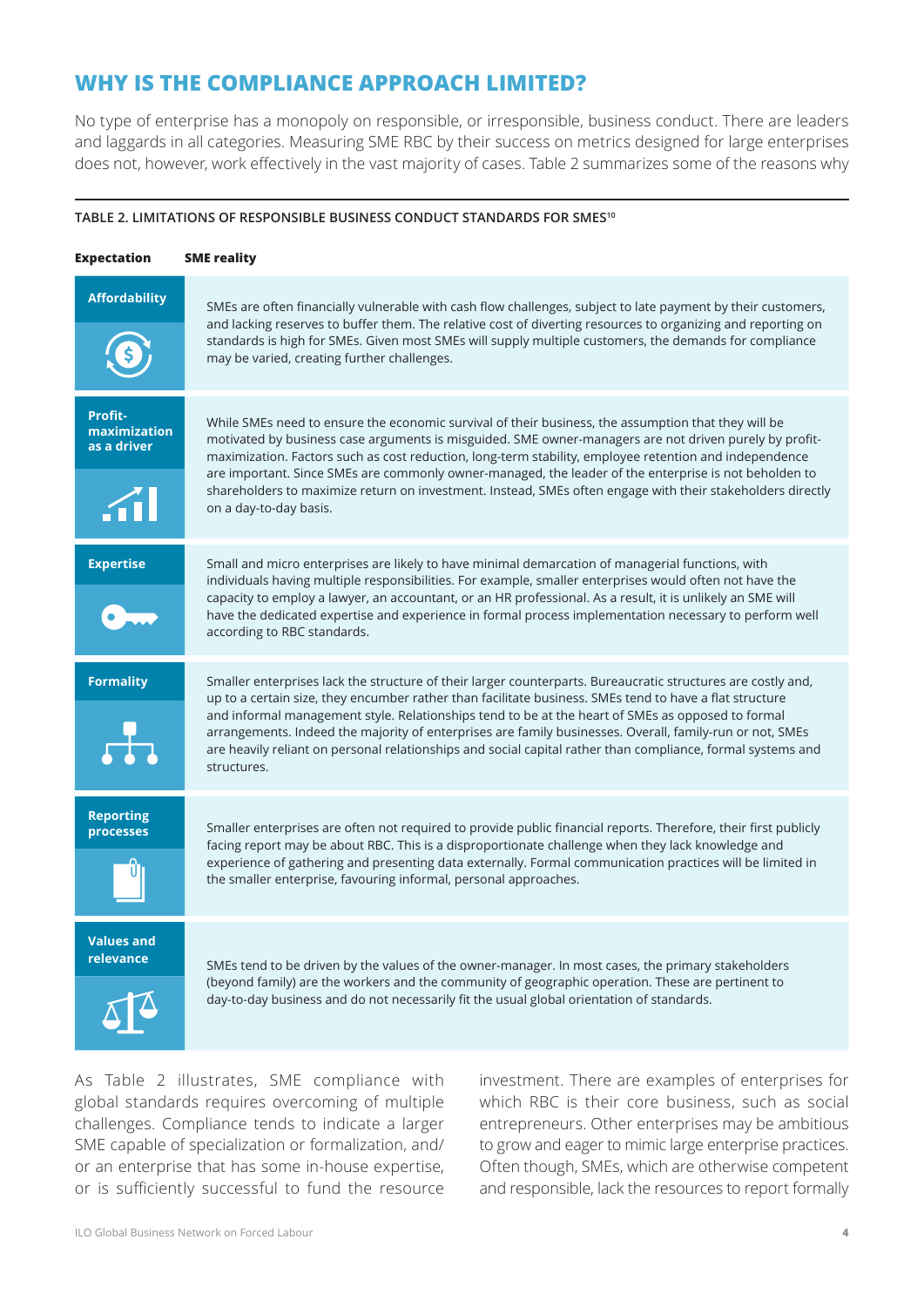<span id="page-4-0"></span>and may opt out of the contracting process, report poorly on compliance, or creatively manipulate their reporting[.11](#page-7-0) Unfortunately, some are negatively affected in terms of their own social performance by the requirement to comply with externally imposed standards that negate their authenticity, identity and values[.12](#page-7-0)

## Meaningful progress across all business types cannot be achieved without SMEs.

Meaningful progress across all business types cannot be achieved without SMEs. Research and practice suggest that a different approach is needed.

## **RESPONSIBLE BUSINESS CONDUCT FROM AN SME PERSPECTIVE: WHAT WORKS?**

The heterogeneity of SMEs makes it challenging to come up with a 'how to guide' on engaging them in RBC. Nevertheless, there are commonalities identified by research that can help to formulate approaches that are more likely to have a positive impact. The pointers of what works for SMEs to enhance RBC shown in Table 3 could be useful for corporates, standards setters, non-governmental organizations and policy makers. Important underlying perspectives are the imperative to listen, collaborate and integrate RBC with SME perspectives.

#### **Listen to SMEs**

#### **What are SMEs already doing in terms 1 of responsible business conduct?**

Without imposing categories that would make sense to large enterprises (do you have a code of conduct, is there a whistle-blower mechanism in place etc.), start to understand what RBC practices the SMEs are already doing, and what they see as important. From here, a checklist could be compiled, but this needs to be done in the words of the SME, or SME type. Priorities might be expressed as: "we always look after the family and the community first and there is no point being dishonest – everyone I do business with knows me and knows what we can do so it is important I am straight with them." Relationship building is important to understanding the SME perspective particularly where SMEs are accustomed to telling their customers what they think they want to hear, so it will take patience to develop an open and honest dialogue.

#### **Try to make sense of the heterogeneity 2 of SMEs**

While SMEs are very varied, some groupings can help to identify common characteristics. SME groupings may include those: working in the same geographical industrial cluster; in the same sector; of similar size, i.e. micros, small, medium; the same tier in the supply chain; and suppliers to a particular business. The reasons for these commonalities within groupings is that the enterprises face similar internal or external pressures.

#### **Collaborate with SME representatives**

#### **Find who you can work with who really 3 does represent a grouping of SMEs**

A major challenge is to enable representation. Some formal clusters may have an existing structure. A valuable option is to seek collaboration with employer and business membership organizations or with the trade association for a particular context. Keeping in mind that some business representative organizations are more SME focused than others. Take the time to find the right, most representative group.

#### **Integrate the SME perspective in responsible business conduct measurement**

#### **Change the way responsible business 4 conduct is measured**

Without taking action to change the approach to creating and measuring RBC standards, improvements across the business landscape will not be achieved. Leading businesses and business networks wanting to have an impact, need to work with SMEs to redesign the process. Governments have a role to play here, including at the local level. Sector and locally-owned approaches are important. Possible features might include those shown in Table 3.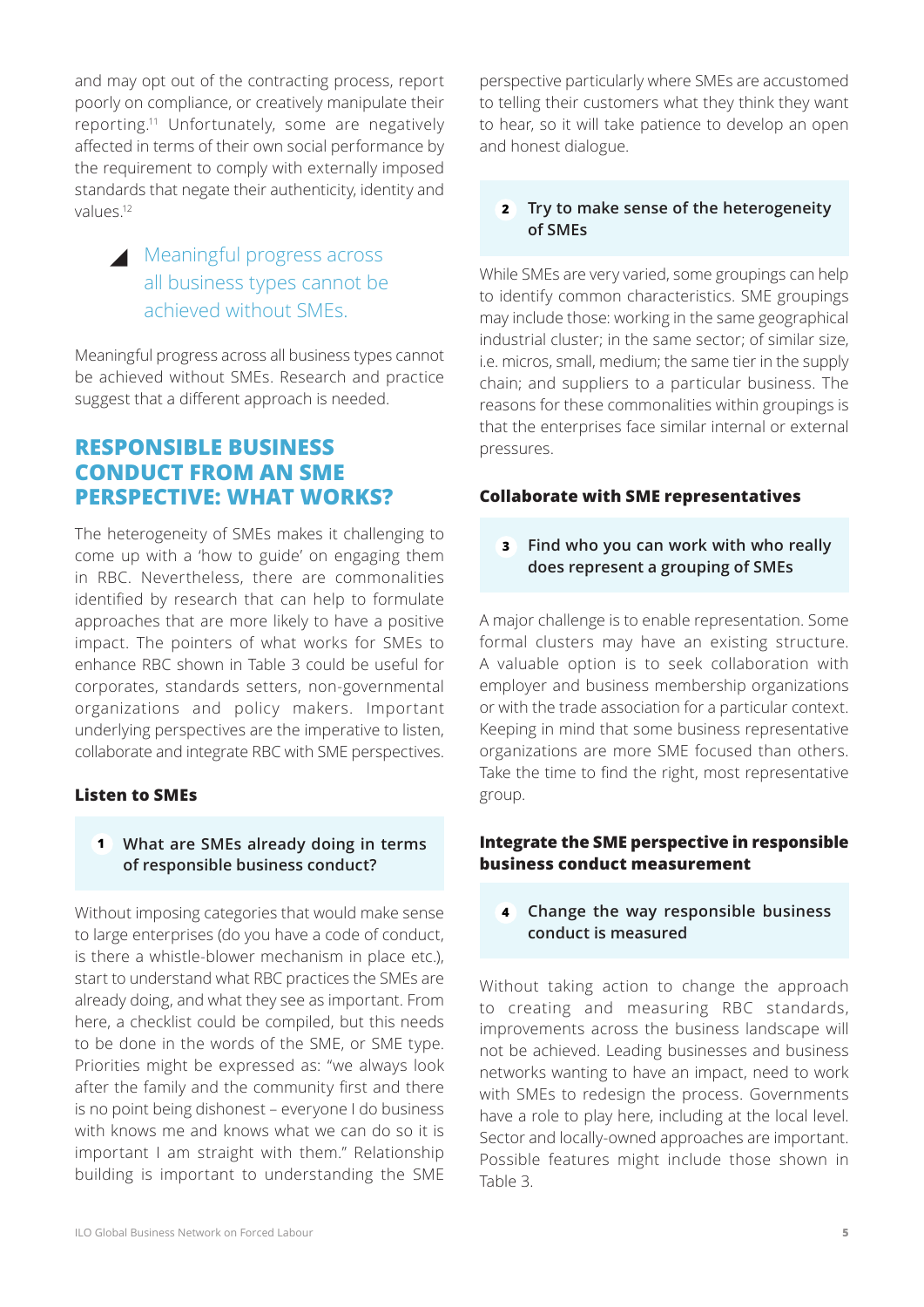#### **TABLE 3. SMES AND RESPONSIBLE BUSINESS CONDUCT: WHAT WORKS?**

| $\mathbf 1$                       | Embed an SME voice, champion or representative in all stages of standard setting and implementation. SME<br>orientation should be the dominant one with adjustments for large enterprises.                                                                                                                                                                 |
|-----------------------------------|------------------------------------------------------------------------------------------------------------------------------------------------------------------------------------------------------------------------------------------------------------------------------------------------------------------------------------------------------------|
| $\left( \frac{2}{2} \right)$      | A multi-stakeholder approach in which the large enterprise customer is not the lead role, though may<br>realistically need to finance the process.                                                                                                                                                                                                         |
| $\overline{\mathbf{3}}$           | SMEs first: SMEs need to be able to articulate their core purpose and core values. These should be an<br>acknowledged part of the discussions.                                                                                                                                                                                                             |
| $\overline{4}$                    | Bring workers into the conversation. Without worker perspective and engagement, as a primary stakeholder<br>for SMEs, progress will be limited.                                                                                                                                                                                                            |
| $\left  \mathbf{5} \right\rangle$ | Governments have a role to play in ensuring the effective communication of existing regulation and<br>implementing it is a basic requirement. Effective legislation levels the playing field for SMEs.                                                                                                                                                     |
| $\bullet$                         | <b>SMEs should not be under-estimated.</b> SMEs deserve respect for what they offer the economy and society. A<br>readiness to learn, rather than just teach, is important.                                                                                                                                                                                |
| $\overline{7}$                    | Language is important: remove the word 'corporate' from the conversation. Terms like values, reputation,<br>integrity, trust and responsibility may be more meaningful but this is context specific.                                                                                                                                                       |
| $\boldsymbol{8}$                  | Open and frank discussion about RBC is necessary. Be ready to understand how corporates may negatively<br>affect RBC in SMEs.                                                                                                                                                                                                                              |
| 9                                 | Work towards supply chain responsibility rather than individual business responsibility. Supply chain<br>responsibility is characterised by a chain-wide commitment to RBC where all parties have a representative voice,<br>forming a genuine partnership approach, and acknowledging differing approaches to ethics and responsible<br>business conduct. |
| $ 10\rangle$                      | Understand the key relationships for the SME and work with those (workers, community, family) rather than<br>assuming a narrow 'financial transaction' approach to business.                                                                                                                                                                               |
| $\boxed{11}$                      | Resist the temptation to make responsible business conduct formulaic. Continuous dialogue rather than<br>standards imposition and auditing should be the goal.                                                                                                                                                                                             |
| (12)                              | Develop industry or sector-based approaches that suit all and are not driven only by the needs of the large<br>enterprise customer.                                                                                                                                                                                                                        |

## **CHANGING THE STATE OF PLAY**

Existing approaches to RBC are ill-designed for SMEs. Large enterprises, governments and non-governmental organizations that are committed to RBC need to put SMEs at the centre of their thinking. Those in a position to represent the SME voice need to be ready and able to engage at a high level on the meaning of RBC for SMEs. Without a shift from the current approach, the global project to enhance social progress through business will remain incomplete. New approaches are needed to go beyond the changes already accomplished.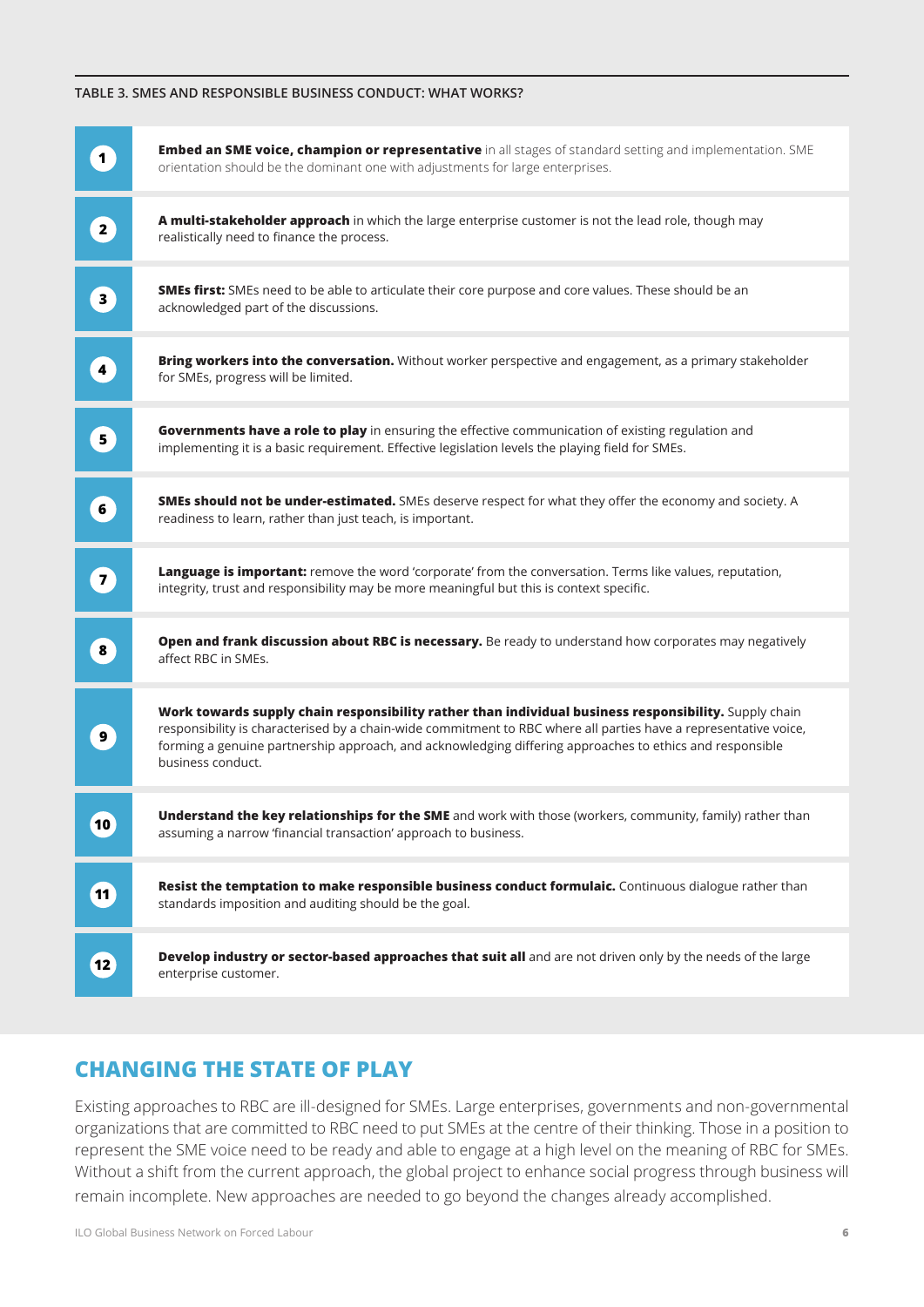### **REFERENCES**

Baden, D., Harwood, I., & Woodward, D. (2011). The effect of procurement policies on downstream corporate social responsibility activity: content-analytic insights into the views and actions of SME owner/managers. International Small Business Journal, 29(3), 259-277.

Crane, A., Soundararajan, V., Bloomfield, M., Spence, L., and LeBaron, G. (2019) Decent Work and Economic Growth in the South Indian Garment Industry. University of Bath https://www.bath.ac.uk/publications/decent-work-and-economicgrowth-in-the-south-india-garment-industry/ Accessed 22nd October 2019.

ISO (2012) Guidance for writing standards taking into account micro, small and medium-sized enterprises' needs, International Standards Organization, https://www.iso.org/files/live/sites/isoorg/files/ archive/pdf/en/guidance-for-writing-standards-for-smes.pdf Accessed 22nd October 2019.

ILO (2019) Small Matters: Global evidence on the contribution to employment by the self-employed, micro-enterprises and SMEs, International Labour Organization, https://www.ilo.org/wcmsp5/groups/public/---dgreports/---dcomm/---publ/ documents/publication/wcms\_723282.pdf Accessed 22nd October 2019.

Morsing, M. and Spence, L.J. (2019) Corporate social responsibility (CSR) communication and small and medium sized enterprises: The governmentality dilemma of explicit and implicit CSR communication, Human Relations, https://doi. org/10.1177/0018726718804306

Murillo, D., & Lozano, J. M. (2006). SMEs and CSR: An approach to CSR in their own words. Journal of business ethics, 67(3), 227-240.

Perera, O. (2008) How Material is ISO 26000 Social Responsibility to Small and Medium-sized Enterprises (SMEs)? Swiss State Secretariat for Economic Affairs. https://www.iisd.org/pdf/2008/how\_material\_iso\_26000.pdf Accessed 22nd October 2019.

Russo, A. and Perrini, F. (2010). Investigating stakeholder theory and social capital: CSR in large firms and SMEs. Journal of Business ethics 91(2), 207-221.

Soundararajan, V. Jamali, D. and Spence, L.J., (2018a) 'Small Business Social Responsibility: A Critical Multi-Level Review, Synthesis and Research Agenda. International Journal of Management Reviews. 57(7), 1301-1336.

Soundararajan, V., Spence, L.J., and Rees, C. (2018b) 'Small Business Social Responsibility in Developing Countries - Implications of Institutional Entrepreneurialism.' Business & Society, 57(7), 1301-1336.

Spence, L.J., and Bourlakis, M. (2009) 'From CSR to SCR: The evolution of Supply Chain Responsibility: The case of Waitrose'. Supply Chain Management: An International Journal. 14(4), 291-302.

Spence, L.J., (2016) 'Small Business Social Responsibility: Redrawing Core CSR Theory', Business & Society, 55(1), 23–55.

Spence, L.J., and McCarthy, S. (2017) How to be a responsible supplier: Making sense of ISO20400 Sustainable Procurement for Small and Medium Sized Enterprises. Supply Chain Sustainability School, London. https://www.iso20400. org/documents/how\_to\_be\_a\_responsible\_supplier\_final\_final.pdf Accessed 22nd October 2019.

Spence, L.J., and Rinaldi, L. (2014) Governmentality in Accounting and Accountability: A case study of embedding sustainability in a supply chain, Accounting, Organizations and Society. 39(6), 433-452.

UN (2019) Special Edition: Progress towards the Sustainable Development Goals Report of the Secretary-General, Ministerial meeting of the high -level political forum on sustainable development, Convened under the auspices of the Economic and Social Council https://sustainabledevelopment.un.org/content/documents/22700E\_2019\_XXXX\_Report\_of\_ the SG on the progress towards the SDGs Special Edition.pdf Accessed 22nd October 2019.

Wickert, C., Scherer, A. and Spence, L.J., (2016) 'Walking and Talking Corporate Social Responsibility: Implications of Firm Size and Organizational Costs'. Journal of Management Studies, 53(7), 1169–1196.

WTO (2016) World Trade Report 2016: Levelling the Trading Field for SMEs, World Trade Organization https://www.wto. org/english/res\_e/booksp\_e/world\_trade\_report16\_e.pdf Accessed 22nd October 2019.